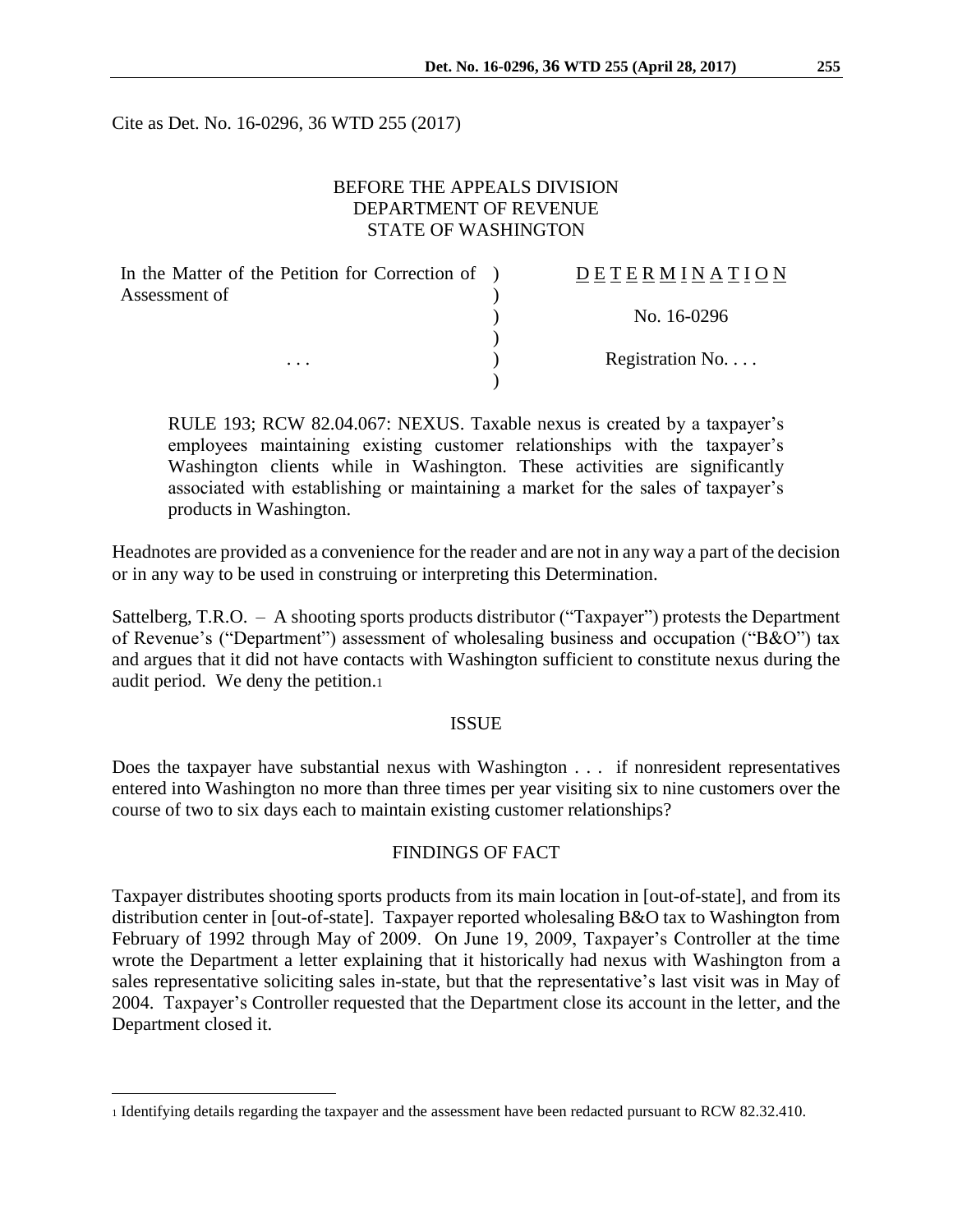In 2014, the Department's Compliance Division ("Compliance") began investigating Taxpayer's business activities in Washington. In September, Compliance sent Taxpayer a Washington Business Activity Questionnaire ("Questionnaire"), which Taxpayer completed and returned. The Questionnaire indicated that nonresident employees were making visits to Washington to maintain existing customer relationships. The Questionnaire also indicated that Taxpayer was still shipping goods into Washington via common carrier. Compliance called Taxpayer's Controller, who confirmed a nonresident employee had been making trips into Washington for the last ten years to maintain existing customer relationships. Compliance called the employee who said she makes three or four trips a year to different retailers in Washington with one trip being to eastern Washington and the remainder to Seattle. Compliance stated that the employee said she informs the Washington retailers of new products and fosters corporate goodwill. Compliance also stated that the employee said she solicits sales on the in-state visits, although Taxpayer disputes this statement. We make no finding whether the employee does or doesn't solicit sales in Washington.

Based on the information provided, Compliance concluded that Taxpayer had nexus with Washington. Compliance contacted Taxpayer to obtain actual sales figures for Washington for the period June 1, 2009, through July 31, 2015. Taxpayer did not provide them. On November 6, 2015, Compliance issued two assessments to Taxpayer based on estimated figures for a combined total of  $\$\ldots$  ...

Taxpayer timely petitioned for review of the assessments and provided affidavits from three employees. The affidavits state that at least one of the employees visited Washington every year no more than three times per year visiting six to nine customers over the course of two to six days. Taxpayer argues that this level of in-state contact is insufficient to establish nexus. Taxpayer also provided actual sales figures for the audit period on review.

# ANALYSIS

The Commerce Clause grants Congress the power "to regulate commerce among the several states." U.S. Const. Art. 1, § 8, cl. 3. The United States Supreme Court in numerous decisions has interpreted the Commerce Clause to prohibit, by negative implication, state taxes that unduly burden or discriminate against interstate commerce. *See, e.g., Complete Auto Transit, Inc. v. Brady*, 430 U.S. 274, 289 (1977).

The Constitutional nexus limitation requires that the transaction being taxed have "substantial nexus" with the taxing state. *Complete Auto Transit*, 430 U.S. at 279. In *Complete Auto Transit*, the U.S. Supreme Court articulated a four-pronged test that a state tax must satisfy to withstand a Commerce Clause challenge to its jurisdiction to tax. The Court held that the Commerce Clause requires that the tax: (1) be applied to an activity with "substantial nexus" with the taxing state, (2) be fairly apportioned, (3) not discriminate against interstate commerce, and (4) be fairly related to

 $\overline{a}$ 

<sup>2</sup> The assessment covering January 1, 2009, through December 31, 2010, consists of \$ . . . in wholesaling B&O tax, \$  $\dots$  in delinquent penalties,  $\S \dots$  in interest, a  $\S \dots$  substantial underpayment penalty, and a  $\S \dots$  unregistered business penalty. The assessment covering January 1, 2011, through July 31, 2015, consists of \$ . . . in wholesaling B&O tax, \$ . . . in delinquent penalties, \$ . . . in interest, a \$ . . . substantial underpayment penalty, and a \$ . . . unregistered business penalty.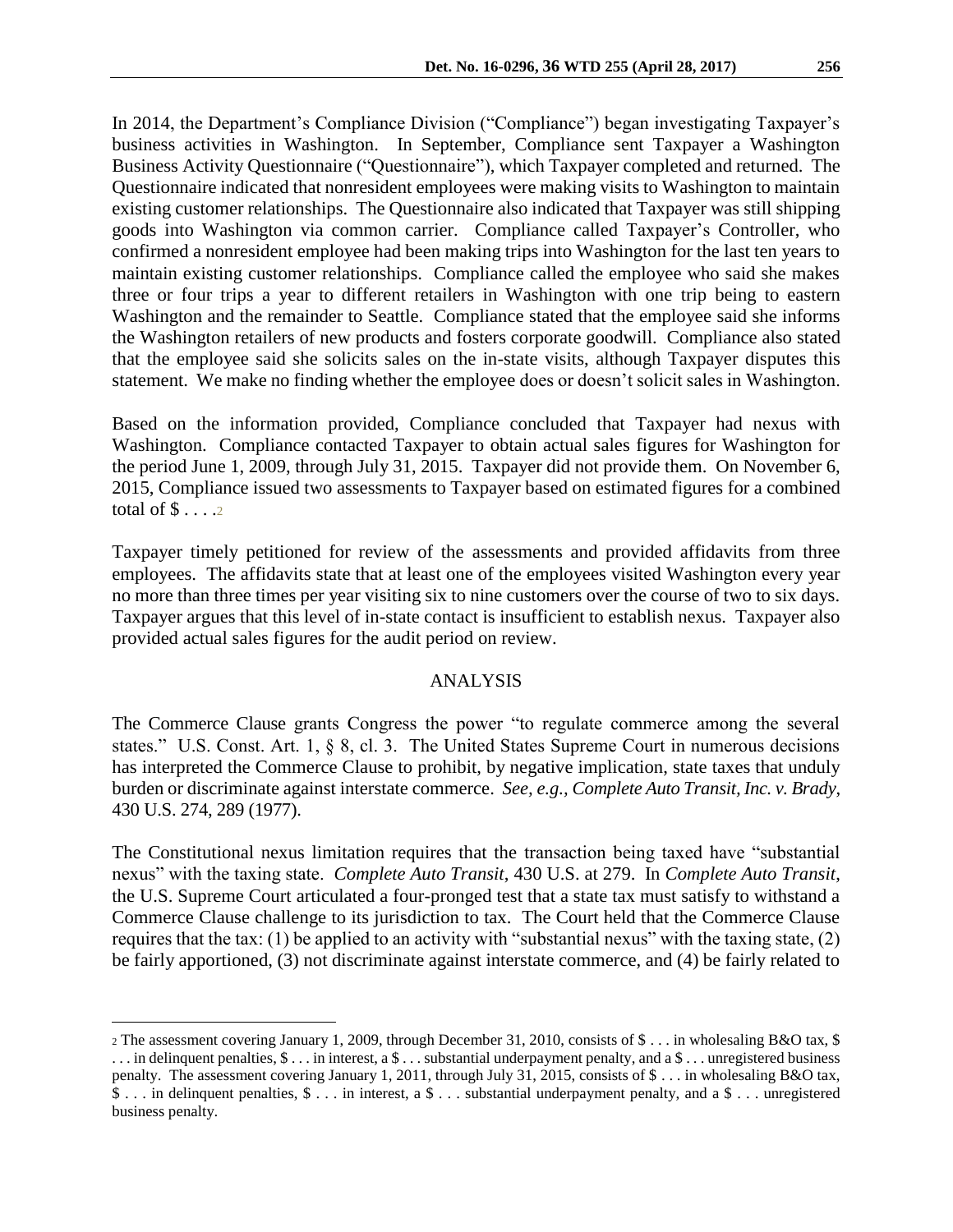the services provided by the state. 430 U.S. at 279. [Taxpayer challenges only the first prong, substantial nexus.]

. . .

[Courts have not established a bright-line definition of the term 'substantial nexus.' However, the United States Supreme Court, and Washington courts, have held that substantial nexus is established by activities designed to establish or maintain a market within the state for the taxpayer's goods or services. *Lamtec Corp. v. Dep't of Revenue*, 170 Wash.2d 838, 842, 246 P.3d 788, *cert. denied*, 132 S. Ct. 95 (2011); *see also Tyler Pipe Industries, Inc. v. Dep't. of Revenue*, 483 U.S. 232, 250, 107 S. Ct. 2810 (1987).] The Washington Supreme Court has held that a person does not have to solicit sales in order to engage in activities that are significantly associated with the person's ability to establish or maintain a market for its products in Washington. *Lamtec Corp.*, 170 Wash.2d at 842, 246 P.3d 788. In *Lamtec*, the taxpayer, based out of state, made sales into Washington. *Id*. at 841. Lamtec did not have any employees, property, or office space located in Washington. *Id*. Lamtec sent employee sales representatives into Washington about two or three times each year to visit major customers. *Id*. During those visits, the employees did not solicit sales directly, but they answered questions and provided information about Lamtec products. *Id*.

The Washington Supreme Court held the following:

The contacts made by Lamtec's sales representative were designed to maintain relationships with its customers and to maintain its market within Washington State. Nor were the activities slight or incidental to some other purpose or activity. We hold that Lamtec's practice of sending sales representatives to meet with its customers within Washington was significantly associated with its ability to establish and maintain its market.

# *Id*. at 851.

Just as in *Lamtec*, Taxpayer here sends non-resident employees into Washington to visit its customers and maintain existing relationships. These activities are specifically designed to ensure that the taxpayer keep these customers. [Even if the purpose of the visits was to maintain customer relationships and did not involve actual sales solicitation, we would conclude that physical presence is established.]. Courts recognize that an out-of-state company need not engage in direct selling activities in the taxing jurisdiction for substantial nexus to exist. *E.g., Standard Pressed Steel Co. v. Dep't of Revenue*, 419 U.S. 560 (1975); *General Motors Corp. v. Washington*, 377 U.S. 436 (1964); *Space Age Fuels, Inc. v. Dep't of Revenue*, 178 Wn. App. 756, 315 P.3d 604 (2013); *General Motors Corp. v. City of Seattle*, 107 Wn. App. 42, 52, 25 P.3d 1022 (2001), *review denied*, 145 Wn.2d 1014, *cert. denied*, 535 U.S. 1056 (2002).

Consistent with the above authority, the Department has found on numerous occasions that visits to Washington that don't involve soliciting sales can constitute significant services in relation to the establishment or maintenance of its Washington market. *See* Det. No. 05-0174, 25 WTD 48 (2006) (twice-yearly visits to present new or existing products and demonstrate use of products), . . . Det. No. 00-003, 19 WTD 685 (2000) (regular and recurring in-state training and introducing